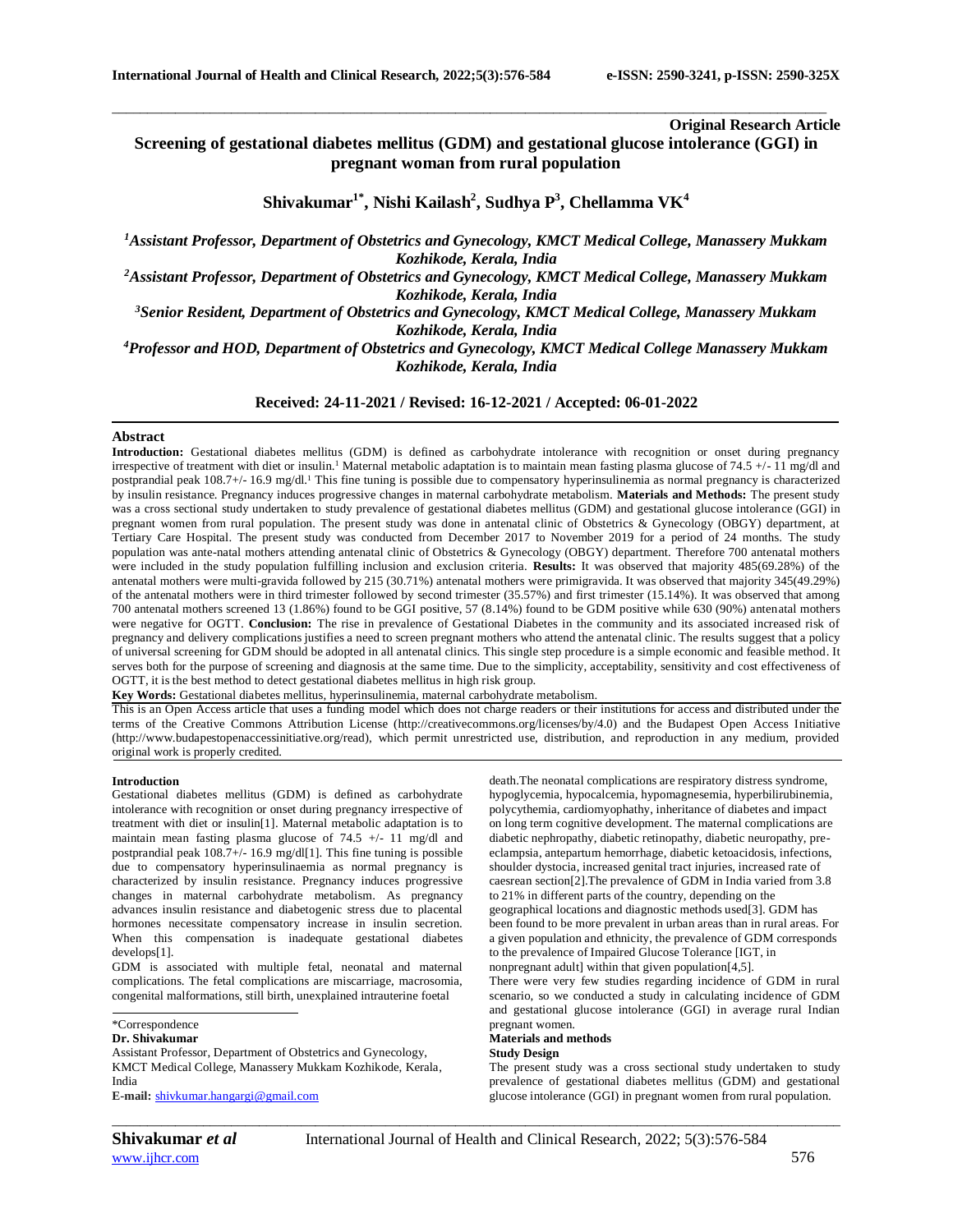## **Study Place**

The present study was done in antenatal clinic of Obstetrics & Gynecology (OBGY) department, at Tertiary Care Hospital.

# **Period of Study**

The present study was conducted from December 2017 to November 2019 for a period of 24 months.

### **Study Population**

The study population was ante-natal mothers attending antenatal clinic of Obstetrics & Gynecology (OBGY) department.

Therefore 700 antenatal mothers were included in the study population fulfilling inclusion and exclusion criteria.

# **Inclusion criteria**

- Includes all pregnant women visiting hospital.
- Pregnant women of all age groups.
- **Exclusion Criteria**
- Patients already diagnosed with diabetes mellitus.
- Patients not ready to get investigated.

## **Ethical Consideration**

Approval from Institutional Ethics Committee was obtained.

# **Questionnaire**

\_\_\_\_\_\_\_\_\_\_\_\_\_\_\_\_\_\_\_\_\_\_\_\_\_\_\_\_\_\_\_\_\_\_\_\_\_\_\_\_\_\_\_\_\_\_\_\_\_\_\_\_\_\_\_\_\_\_\_\_\_\_\_\_\_\_\_\_\_\_\_\_\_\_\_\_\_\_\_\_\_\_\_\_\_\_\_\_\_\_\_\_\_\_\_\_\_\_\_\_\_\_

The questionnaire was pre-tested and Pre-structured. The questionnaire used to record the data regarding the various epidemiological factors in ante-natal mothers with gestational diabetes mellitus.

# **Data collection**

The study subjects were explained about the purpose of the study. An informed consent was taken. Pre-structured questionnaire was used to obtain information on socio-demographic and epidemiological factors. All women attending antenatal care clinics were interviewed and information about them was collected. The information included demographic data, past obstetric history, past medical history and laboratory investigations. There was also information on the present pregnancy such as fundal height, type of pregnancy and maternal condition. At the time of visit to the antenatal clinic blood pressure, weight, symphysio fundal heights were taken. Every patient irrespective of her last meal timing given 75mg oral glucose. After 2 hours plasma glucose was estimated in central laboratory.

| With 75mg oral glucose (according to DIPSI criteria): |  |  |  |
|-------------------------------------------------------|--|--|--|
|-------------------------------------------------------|--|--|--|

|    | Plasma glucose after 2hours | <b>Pregnant</b> | Non pregnant    |
|----|-----------------------------|-----------------|-----------------|
|    | $\ge$ /= 200mg/dl           | <b>Diabetes</b> | <b>Diabetes</b> |
|    | $140-199$ mg/dl             | <b>GDM</b>      | IGT             |
| J. | 120-139 mg/dl               | GGI             |                 |
| 4. | $< 120$ mg/dl               | Normal          | Normal          |

# **Study variables**

**Age**

The age was recorded with the help of following-

- ANC card.
- Told by study subject.
- If study subjects were unable to state exact date of birth, it was calculated by asking leading questions and matching with local festivals or historical events.

#### **Place of residence**

**Urban**

A place having at least 75% of its male adult population employed in pursuits other than agriculture.

#### **Rural**

A place where agriculture is the main occupation for majority of the people.

#### **Literacy Status**

Guidelines given by Department of School Education and Literacy, Government of India were used to record literacy status of the subjects. Accordingly subjects were stratified as illiterate/ literate.

#### **Illiterate**

A person who could not read or write in any language was labeled illiterate. This category also includes those who could only sign or reproduce some writings mechanically and not educated at all.

#### **Literate**

Those who have taken formal education were labeled as literates. The subjects who were able to read & write with meaning in any language but had not taken any formal education in school were labeled as literates. Those who had received formal education were further inquired about exact years of education.

#### **Primary Schooling**

Those who had studied up to 4<sup>th</sup> standard.

## **Middle School**

Those who had studied 5th to 7<sup>th</sup> standard.

#### **High School**

Those who had studied  $8<sup>th</sup>$  to  $10<sup>th</sup>$  standard.

#### **Higher Secondary**

Those who had studied up to 12<sup>th</sup> standard..

#### **Graduate**

A person who had obtained a graduation degree in any subject and from any university.

## **Postgraduate**

A person who had a post graduation degree in any subject and from any university.

#### **Last Menstrual Period**

First day of last menstruation period is enquired and noted by seeing an ANC card, case paper or asked directly to study subjects or by asking leading questions to pregnant women related to local festivals.

### **Expected Date of Delivery**

Calculated from LMP by Naegele's formula (9month + 7days added to L.M.P.) or noted from Sonography report. .

#### **Socio economic status**

Socioeconomic status as suggested by BG Prasad was adopted and modified as per the all India consumer price Index (AICPI) of April 2016 .Each subject was asked about the total income in terms of cash and kind, if income was in kind, it was converted in terms of money as per the prevailing market price, as per subject's statement and counterchecked with occupation. Income of all earning family member was considered together. The per capita monthly income of family was calculated and families were classified according to BG Prasad's classification.

According following classification was made.

| <b>Socio-economic Status</b> | <b>Original Scale of 1961</b> | Modified Classification of April 2016 |
|------------------------------|-------------------------------|---------------------------------------|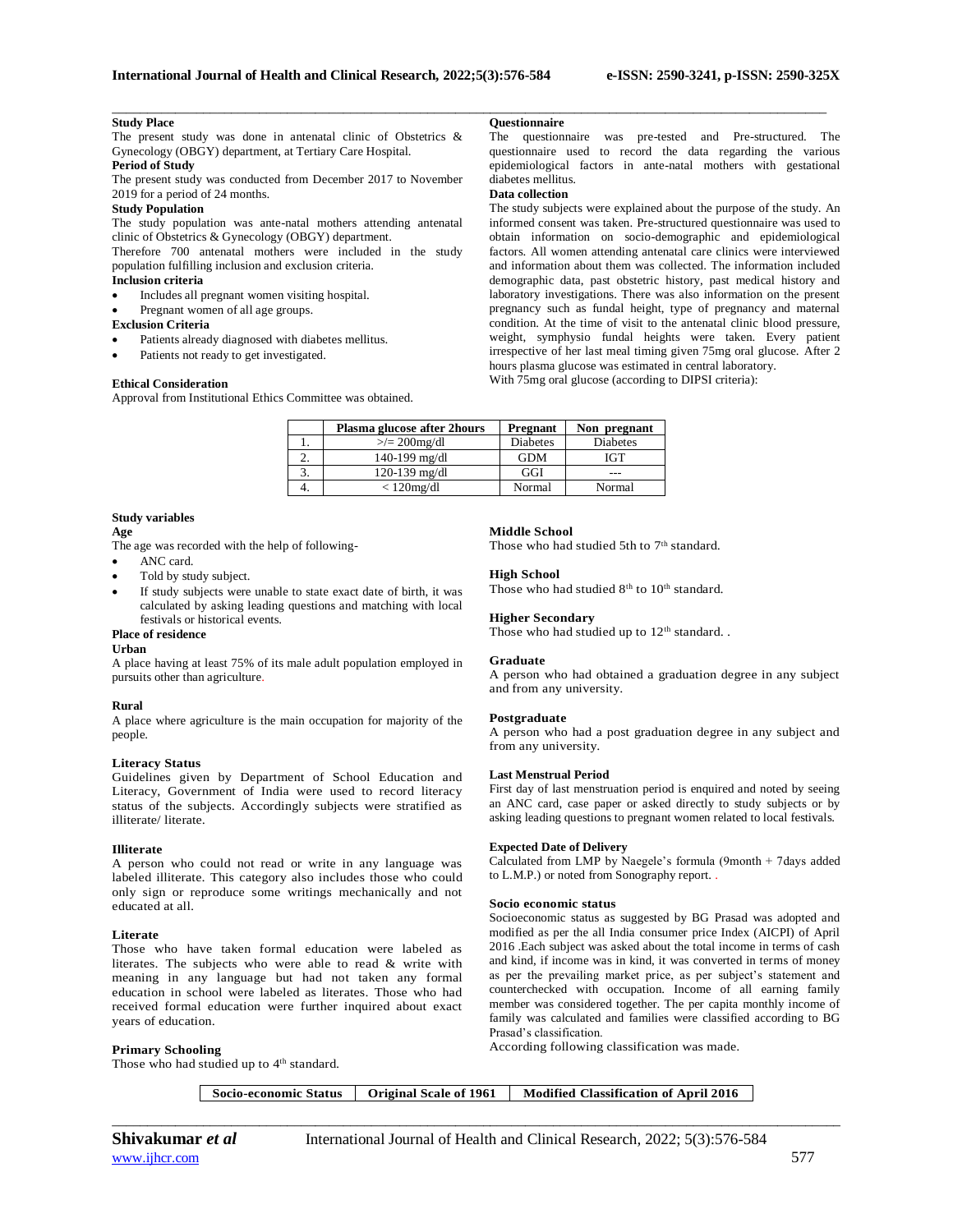|  | $Rs 100 \& above$ | Rs 6186 and above |
|--|-------------------|-------------------|
|  | 50-99             | $3093 - 6185$     |
|  | $30-49$           | $1856 - 3092$     |
|  | $15-29$           | $928 - 1855$      |
|  |                   | - 927             |

## **Monthly income of family**

As per statement by the study subject their income was recorded. Income of all earning family members was considered together.

## **Per capita income**

Total monthly income divided by total units in family.

Person  $> 12$  years  $= 1$  unit Child 1-12 year =  $\frac{1}{2}$  Unit &  $I$ nfant = 0 unit

## **Dietary history**

Dietary intake of study subject was assessed by 24 hour recall of food consumed; before admission to hospital.

# **Clinical examination**

#### **General examination**

Each study subject was evaluated for health assessment. The height, weight, body mass index, temperature, pulse, respiratory rate and blood pressure was recorded.

## **Height**

Height was measured in the standing position with bare foot against the wall with heels, buttocks and shoulders touching the wall and her gaze horizontal. The height was measured with the help of the markings on the wall, crown to the heel to the nearest 0.5 centimeter. **Results**

### **Weight**

Weight was recorded with a portable type weighing machine and standardized every week with standard weight. The weight was recorded to the nearest 0.5 kilogram.

# **Body Mass Index**

Was calculated by using the formula, Body Mass Index = Weight  $(Kg)/$  Height (m)  $\times$  Height(m)

# **Systemic examination**

Each study subject was examined system wise. Per abdominal examination was done in detailed.

## **Statistical Analysis**

Statistical analysis was done by using proportions and percentage for qualitative characters and chi-square or z-test, ANOVA were applied for quantitative type of data where ever necessary. Data was compared and analyzed statistically for the significance of observed differences if any. The results were expressed as Mean ± Standard Deviation (SD)  $p$  value  $>0.05$  was considered to be significant. Statistical package for social sciences (SPSS) version 22.0 for windows was used for statistical analysis and to draw conclusions.

**Table 1: Distribution of patients according to gravida**

| Table 1. Distribution of patients according to gravitat |                        |            |  |  |
|---------------------------------------------------------|------------------------|------------|--|--|
| Gravida                                                 | <b>No. of Patients</b> | Percentage |  |  |
| Primi Gravida                                           | 215                    | 30.71      |  |  |
| Multi Gravida                                           | 485                    | 69.28      |  |  |
| Total                                                   | 700                    | 100        |  |  |

Above Table No.1 shows the distribution of antenatal mothers according to their gravidity. It was observed that majority 485(69.28%) of the antenatal mothers were multi-gravida followed by 215 (30.71%) antenatal mothers were primigravida.



| <b>Trimester</b> | <b>No. of Patients</b> | Percentage |
|------------------|------------------------|------------|
| 1st trimester    | 06                     | 15.14      |
| 2nd trimester    | 249                    | 35.57      |
| 3rd trimester    | 345                    | 49.29      |
| Total            |                        |            |

*\_\_\_\_\_\_\_\_\_\_\_\_\_\_\_\_\_\_\_\_\_\_\_\_\_\_\_\_\_\_\_\_\_\_\_\_\_\_\_\_\_\_\_\_\_\_\_\_\_\_\_\_\_\_\_\_\_\_\_\_\_\_\_\_\_\_\_\_\_\_\_\_\_\_\_\_\_\_\_\_\_\_\_\_\_\_\_\_\_\_\_\_\_\_\_\_\_\_\_\_\_\_\_\_* The above table shows the distribution of antenatal mothers according to their trimester. It was observed that majority 345(49.29%) of the antenatal mothers were in third trimester followed by second trimester (35.57%) and first trimester (15.14%)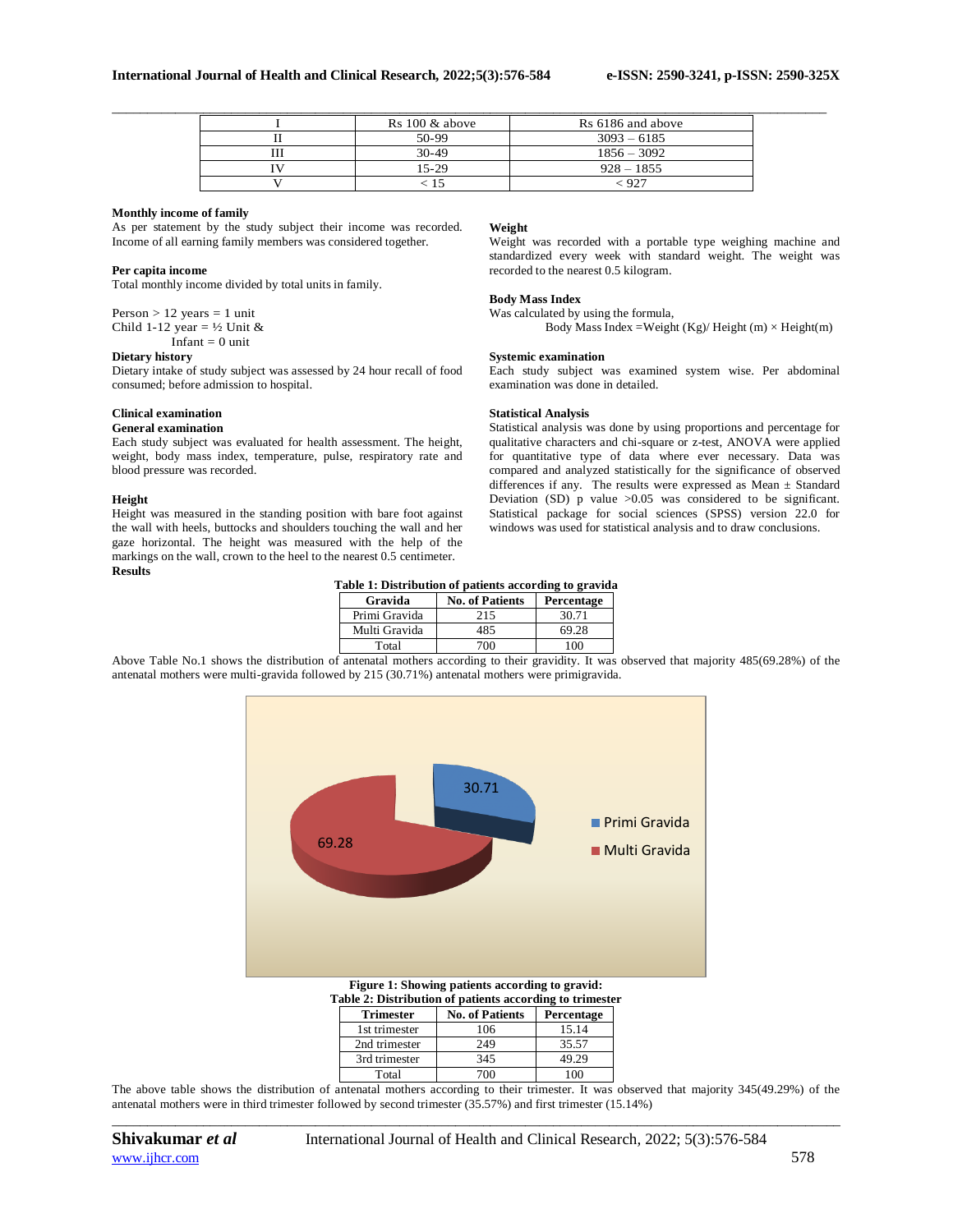

\_\_\_\_\_\_\_\_\_\_\_\_\_\_\_\_\_\_\_\_\_\_\_\_\_\_\_\_\_\_\_\_\_\_\_\_\_\_\_\_\_\_\_\_\_\_\_\_\_\_\_\_\_\_\_\_\_\_\_\_\_\_\_\_\_\_\_\_\_\_\_\_\_\_\_\_\_\_\_\_\_\_\_\_\_\_\_\_\_\_\_\_\_\_\_\_\_\_\_\_\_\_

**Figure 2: Showing patients of GGI and GDM:**

| Table 3: Distribution of patients according to GGI and GDM |                 |                        |            |
|------------------------------------------------------------|-----------------|------------------------|------------|
|                                                            | <b>Variable</b> | <b>No. of Patients</b> | Percentage |
|                                                            | GGI             |                        | 01.86      |
|                                                            | <b>GDM</b>      | 57                     | 08.14      |
|                                                            | Normal          | 630                    | 90.00      |
|                                                            | Total           | 700                    | 100        |

The above table shows distribution of antenatal mothers according to Gestational Glucose Intolerance (GGI). It was observed that among 700 antenatal mothers screened 13 (1.86%) found to be GGI positive, 57 (8.14%) found to be GDM positive while 630 (90%) antenatal mothers were negative for OGTT.



**Figure 3: Showing patients of GGI and GDM**

| Table 4: Distribution of patients according to trimester in GDM and GGI |  |  |
|-------------------------------------------------------------------------|--|--|
|                                                                         |  |  |

| <b>Trimester</b>          | $GGI$ (%)  | GDM(%)     |
|---------------------------|------------|------------|
| 1 <sup>st</sup> trimester | 01(07.69)  | 11 (19.30) |
| $2nd$ trimester           | 07(53.85)  | 36(63.16)  |
| $3rd$ trimester           | 05 (38.46) | 10(17.54)  |
| Total                     | 13 (100)   | 57 (100)   |

The above table shows distribution of antenatal mothers according to trimester with GGI and GDM. Among antenatal mothers majority were from second trimester with GGI (53.85%) and GDM (63.16%). When trimester was compared with GGI and GDM antenatal mothers the difference was not statistically significant (p>0.05).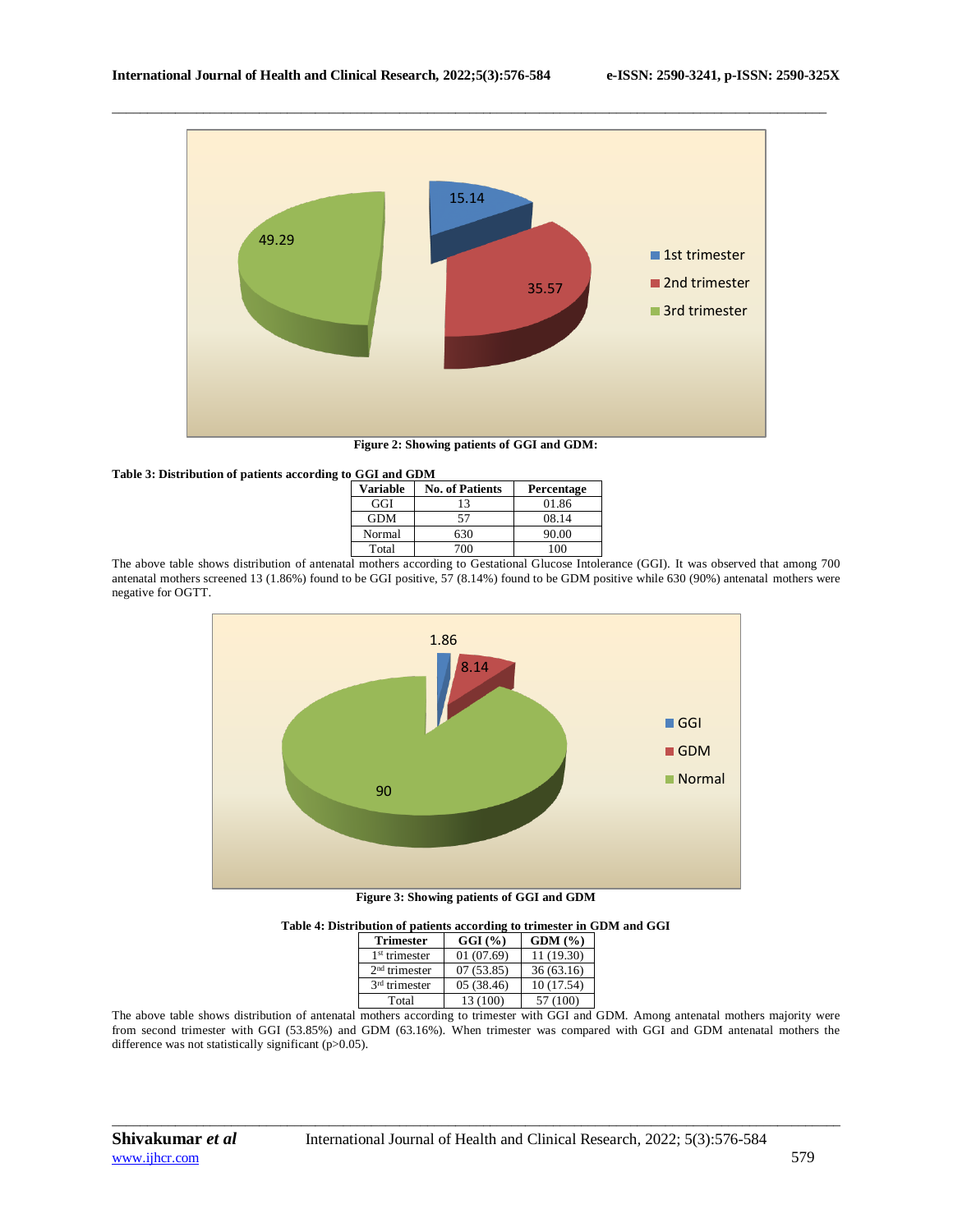

\_\_\_\_\_\_\_\_\_\_\_\_\_\_\_\_\_\_\_\_\_\_\_\_\_\_\_\_\_\_\_\_\_\_\_\_\_\_\_\_\_\_\_\_\_\_\_\_\_\_\_\_\_\_\_\_\_\_\_\_\_\_\_\_\_\_\_\_\_\_\_\_\_\_\_\_\_\_\_\_\_\_\_\_\_\_\_\_\_\_\_\_\_\_\_\_\_\_\_\_\_\_

**Figure 2: Showing patients according to trimester in GDM and GGI**

**Table 5: Distribution of patients according to gravid in GDM and GGI**

| Gravida | GGI(%)     | GDM(%)     |
|---------|------------|------------|
| Primi   | 02(15.38)  | 05(8.77)   |
| Multi   | 11 (84.62) | 52 (91.23) |
| Total   | 13 (100)   | 57 (100)   |

The above table shows distribution of antenatal mothers according to gravida with GGI and GDM. Among antenatal mothers majority were multigravida with GGI (84.62%) and GDM (91.23%). When gravid was compared with GGI and GDM antenatal mothers the difference was not statistically significant (p>0.05).



**Figure 3: Showing patients according to gravid in GDM and GGI**

|           | e o: Distribution or patients according to age or GDTM and |            |               |
|-----------|------------------------------------------------------------|------------|---------------|
| Age       | $GGI$ (%)                                                  | GDM(%)     | Total $(\% )$ |
| < 19      | 00(00)                                                     | 04(7.02)   | 04(5.71)      |
| 19-22     | 01(07.69)                                                  | 05(8.77)   | 06(8.57)      |
| $23 - 27$ | 06(46.15)                                                  | 25 (43.46) | 31 (44.30)    |
| 28-32     | 02(15.39)                                                  | 10(17.54)  | 12(17.14)     |
| 33-37     | 03(23.08)                                                  | 09 (15.79) | 12 (17.14)    |
| >37       | 01(7.69)                                                   | 04(7.02)   | 05(7.14)      |
| Total     | 13 (100)                                                   | 57 (100)   | 70 (100)      |

| Table 6: Distribution of patients according to age of GDM and GGI |  |  |
|-------------------------------------------------------------------|--|--|
|                                                                   |  |  |

The above table shows distribution of antenatal mothers according to age with GGI and GDM. Among antenatal mothers majority were from age group 23-27 years with GGI (46.15%) and GDM (43.46%). When age was compared with GGI and GDM antenatal mothers the difference was not statistically significant (p>0.05).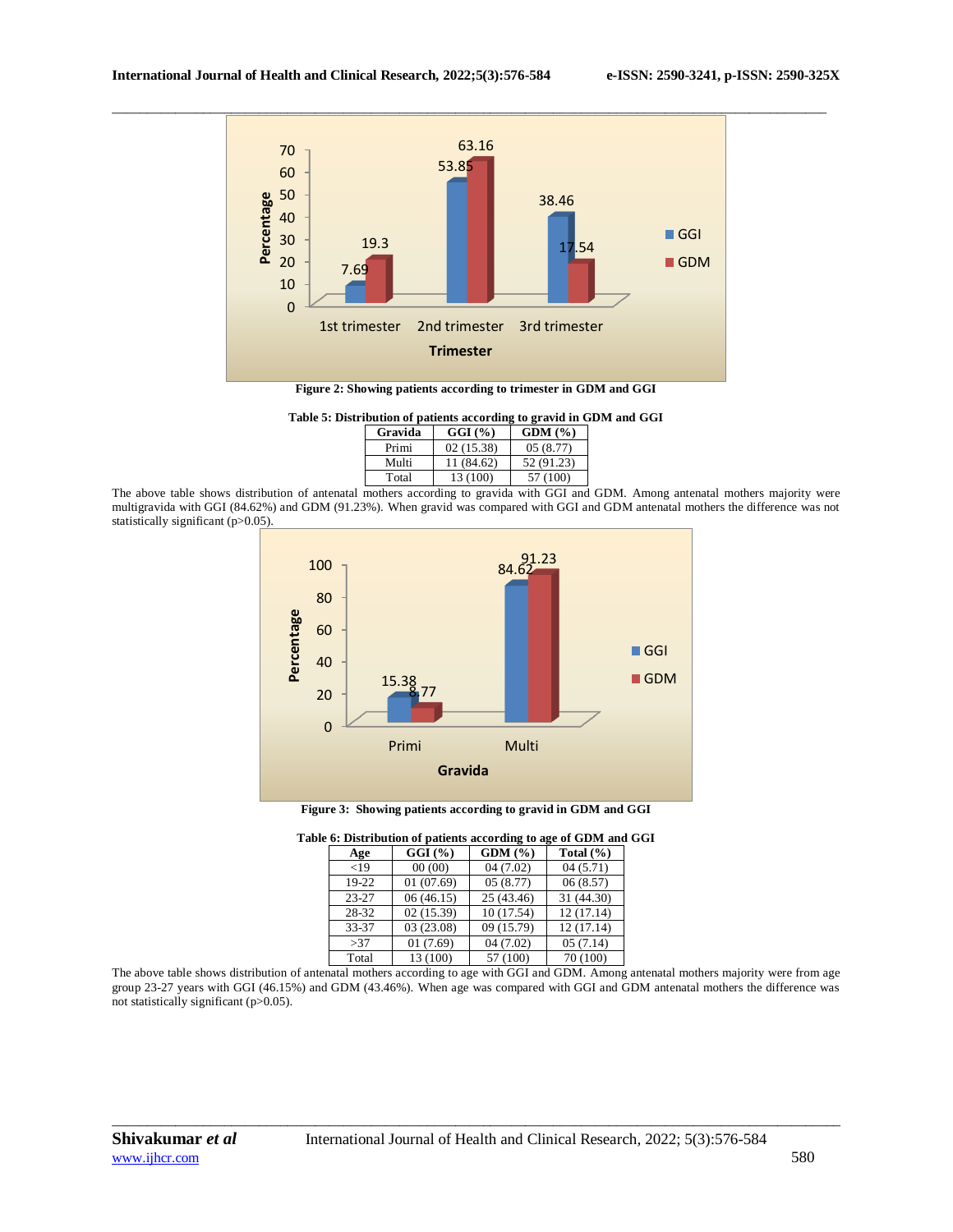

**Figure 4: Showing patients according to age**

|            | Table 7: Distribution of patients according to BMI |            |               |
|------------|----------------------------------------------------|------------|---------------|
| <b>BMI</b> | $GGI$ $(\frac{6}{6})$                              | GDM(%)     | Total $(\% )$ |
| < 18.5     | 01(7.69)                                           | 05(8.77)   | 06(8.57)      |
| 18.5-25    | 02(15.39)                                          | 11 (19.30) | 13 (18.57)    |
| $25 - 30$  | 03(23.08)                                          | 17 (29.82) | 20(28.57)     |
| >30        | 07(53.84)                                          | 24 (42.11) | 31 (44.29)    |
| Total      | 13 (100)                                           | 57 (100)   | 70 (100)      |

The above table shows distribution of antenatal mothers according to BMI with GGI and GDM. Among antenatal mothers majority were having BMI >30 kg/m2 with GGI (53.84%) and GDM (42.11%). When BMI was compared with GGI and GDM antenatal mothers the difference was not statistically significant (p>0.05).



**Figure 5: Showing patients according to BMI**

| Table 8: Distribution of patients according to Socioeconomic status |            |            |               |
|---------------------------------------------------------------------|------------|------------|---------------|
| Socioeconomic status                                                | $GGI$ (%)  | GDM(%)     | Total $(\% )$ |
| Class 1                                                             | 05(38.46)  | 21 (36.84) | 26(37.14)     |
| Class <sub>2</sub>                                                  | 04 (30.77) | 15 (26.32) | 19(27.15)     |
| Class <sub>3</sub>                                                  | 02(15.39)  | 08 (14.04) | 10 (14.29)    |
| Class 4                                                             | 01(7.69)   | 07(12.28)  | 08 (11.42)    |
| Class 5                                                             | 01(7.69)   | 06(10.52)  | 07(10.00)     |
| Total                                                               | 13 (100)   | 57 (100)   | 70 (100)      |

The above table shows distribution of antenatal mothers according to SES with GGI and GDM. Among antenatal mothers majority were from class I (Upper class) with GGI (38.46%) and GDM (36.84%). When SES was compared with GGI and GDM antenatal mothers the difference was not statistically significant (p>0.05).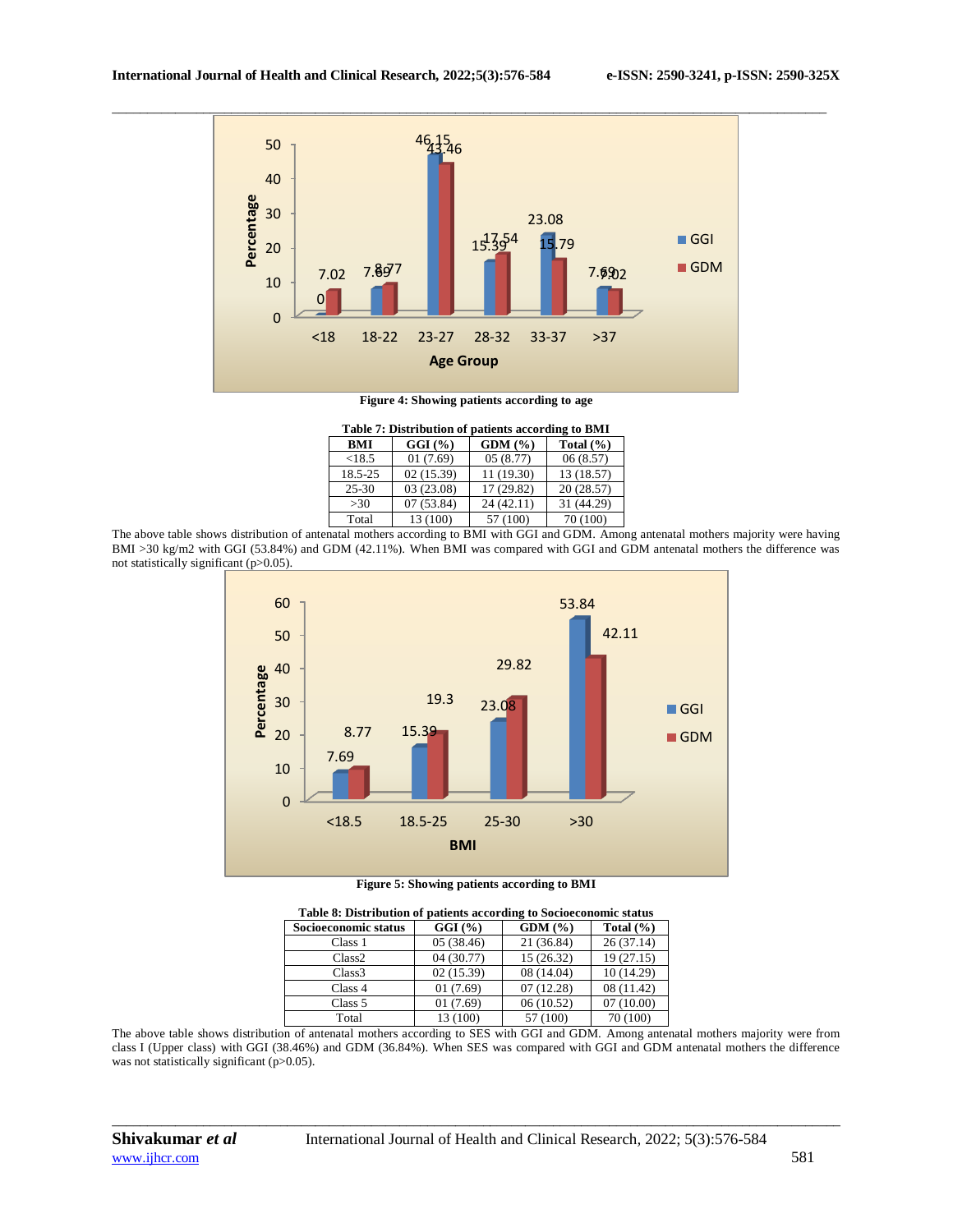

**Figure 6: Showing patients according to Socioeconomic status**

|                           |                  | Table 2. Distribution of patients according to high risk factor |                    |
|---------------------------|------------------|-----------------------------------------------------------------|--------------------|
| <b>High risk factor</b>   | $GGI (n=13) (%)$ | GDM $(n=57)(%$                                                  | Total $(n=70)(\%)$ |
| GDM in previous pregnancy | 01(7.69)         | 03(5.26)                                                        | 04(5.71)           |
| ПJD                       | 00(00)           | 01(1.75)                                                        | 01(1.43)           |
| RPL/early tri. Abortion   | 00(00)           | 01(1.75)                                                        | 01(1.43)           |
| Macrosomic baby           | 01 (7.69)        | 03(5.26)                                                        | 04(5.71)           |
| Malformed baby            | 00(00)           | (1.75)                                                          | 01 (1.43)          |

**Table 9: Distribution of patients according to high risk factor**

The above table shows distribution of antenatal mothers according to high risk factor in GGI and GDM. The GDM in previous pregnancy with GGI and GDM was observed in 1 (7.69%) and 3 (5.26%) respectively with statistical significance. (P<0.05) The IUD was observed in only GDM antenatal mothers (1.75%) with statistical significance. (P<0.05) The early abortion and malformed baby was observed in only GDM antenatal mothers (1.75%) with statistical significance. (P<0.05)

|  | Table 10: Distribution of patients according to Family history of DM |  |  |  |  |  |
|--|----------------------------------------------------------------------|--|--|--|--|--|
|  |                                                                      |  |  |  |  |  |

| Family history of DM | $GGI$ $(\% )$ | GDM(%)     | Total $(\% )$ |
|----------------------|---------------|------------|---------------|
| Positive             | 01(7.69)      | 10(17.54)  | 11 (15.71)    |
| Negative             | 12 (92.31)    | 47 (82.46) | 59 (84.29)    |
| Total                | 13 (100)      | 57 (100)   | 70 (100)      |

The above table shows distribution of antenatal mothers according to family history of DM with GGI and GDM. Among antenatal mothers with GGI had 01 (7.69%) family history of DM as compared to 10 (17.54%) in GDM. When family history of DM was compared with GGI and GDM antenatal mothers the difference was statistically significant ( $p<0.05$ ).



*\_\_\_\_\_\_\_\_\_\_\_\_\_\_\_\_\_\_\_\_\_\_\_\_\_\_\_\_\_\_\_\_\_\_\_\_\_\_\_\_\_\_\_\_\_\_\_\_\_\_\_\_\_\_\_\_\_\_\_\_\_\_\_\_\_\_\_\_\_\_\_\_\_\_\_\_\_\_\_\_\_\_\_\_\_\_\_\_\_\_\_\_\_\_\_\_\_\_\_\_\_\_\_\_* **Figure 7: Showing patients according to Family history of DM**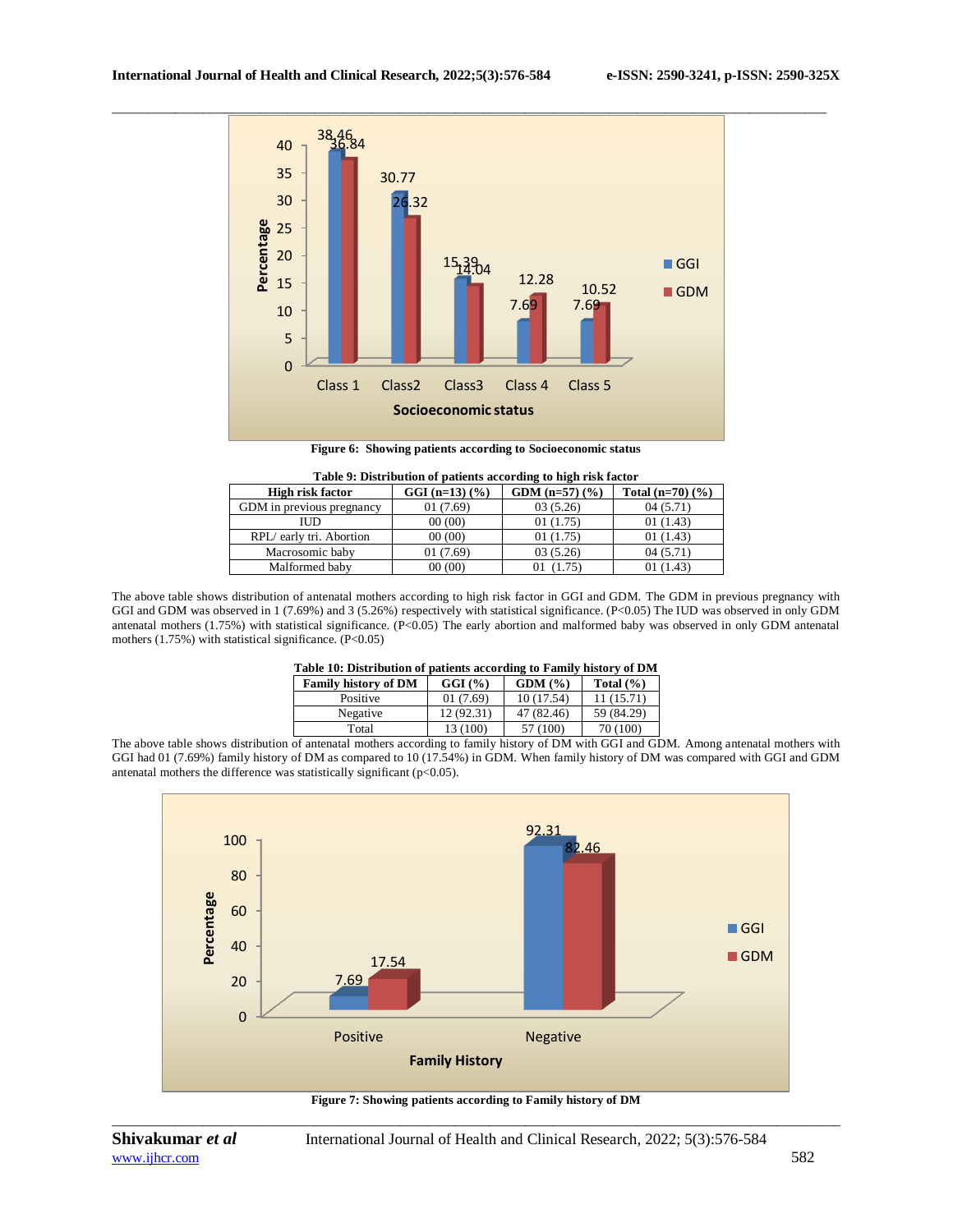|                       | Table 11: Distribution of patients according to history of PIH |             |               |  |
|-----------------------|----------------------------------------------------------------|-------------|---------------|--|
| <b>History of PIH</b> | GGI(%)                                                         | GDM(%)      | Total $(\% )$ |  |
| Positive              | 01(7.69)                                                       | 02(3.51)    | 03(4.29)      |  |
| Negative              | 12 (92.31)                                                     | 55 (96.49)  | 67 (95.71)    |  |
| Total                 | 13 (100)                                                       | (100)<br>57 | 70 (100)      |  |

The above table shows distribution of antenatal mothers according to history of PIH with GGI and GDM. Among antenatal mothers with GGI had 01 (7.69%) history of PIH as compared to 2 (3.51%) in GDM. When history of PIH was compared with GGI and GDM antenatal mothers the difference was not statistically significant (p>0.05).



**Figure 8: Showing patients according to history of PIH**

## **Discussion**

Pregnancy is a diabetogenic state manifested by insulin resistance and hyperglycemia and is implicated to be associated with significant obstetric complications. Diabetes complicates 3-4% pregnancies according to various researchers in America, Europe and Asia. Gestational diabetes has a rising trend in the recent times and depending on the type of population, it is said to complicate pregnancies.

A total of 700 ANCs were enrolled in the study. The study was conducted after obtaining clearance from the institutional ethics committee. The data collection was done by using pre structured and pretested questionnaire. All the information regarding socio demographic factors, past and present obstetric history, was collected.

## **ANC characteristics**

In the present study, the distribution of antenatal mothers according to their gravidity showed that majority 485(69.28%) of the antenatal mothers were multi-gravida followed by 215 (30.71%) antenatal mothers were primigravida

The distribution of antenatal mothers according to their trimester showed that majority 443(49.22%) of the antenatal mothers were in third trimester followed by second trimester (35.67%) and first trimester (15.11%)

In a study by Sudhanshu Sekhara Nanda et al on screening of Gestational Diabetes Mellitus with 75gm OGTT observed among 500 patients screened only 10% were primigravida while 90% were multigravida.

In a study done by Vijaya Lakshmi Udipi Badikillaya et al to assess the effectiveness of DIPSI recommended OGTT in diagnosing GDM observed that out of 200 healthy pregnant women comprising of109 primi and 91 multigravid women.

## **Prevalence of GGI**

In the present study, it was observed that among 700 antenatal mothers screened 13 (1.86%) found to be GGI positive. The prevalence of GGI was 1.86% in the study population. Among antenatal mothers the prevalence of GGI was more in second trimester (53.85%).

In a study done by [Orecchio A](https://www.ncbi.nlm.nih.gov/pubmed/?term=Orecchio%20A%5BAuthor%5D&cauthor=true&cauthor_uid=24871384) et al on incidence of gestational diabetes and birth complications in 1042 pregnancies observed GGI in 2.6% of all screened women of this study population.

The prevalence of GGI according to gravida was found majority in multigravida patients. (84.62%). The prevalence of GGI according to age showed majority were from age group 23-27 years (46.15%) Among antenatal mothers with GGI majority were having BMI >30

kg/m2 (53.84%) The prevalence of antenatal mothers with GGI found majority were from class I (Upper class) (38.46%)

## **Prevalence of GDM**

In the present study, it was observed that among 700 antenatal mothers screened 57 (8.14%) found to be GDM positive.

In a study by Sudhanshu Sekhara Nanda et al on screening of Gestational Diabetes Mellitus with 75gm OGTT and its effects on feto-maternal outcome observed the prevalence of GDM of 5.2%.

In a study by V Seshiah et al on prevalence of Gestational Diabetes Mellitus in South India GDM was detected in 392(9.9%) in rural areas.

In a study done by A. P. Sawant et al to find out the efficacy of OGTT in detection of gestational diabetes in high risk group observed that the prevalence of 3.6% of gestational diabetes in the study population. In a study done by Vijaya lakshmi Udipi Badikillaya et al to assess the effectiveness of DIPSI recommended OGTT in diagnosing GDM observed that out of 200 women 22 (11%) tested positive for the DIPSI recommended 75 g OGTT. The ADA recommended 75g OGTT revealed only 5 positive (2.5%) cases. This indicated a prevalence of 2.5% in the population.

The prevalence of GDM among antenatal mothers showed majority were from second trimester (63.16%). The prevalence of GDM among antenatal mothers showed majority were multigravida  $(91.23\%)$ .

In a study by V Seshiah et al[4] on prevalence of Gestational Diabetes Mellitus in South12.4% were detected within 16 weeks of gestation, 23%between 17 and 23 weeks and remaining 64.6 % more than 24 weeks of gestation.

In a study by Sudhanshu Sekhara Nanda et al GDM was high among multigravida women (G3+G4+G5 =69.23%) The prevalence of GDM according to age among antenatal mothers showed majority were from age group 23-27 years (43.46%).

In a study by V Seshiah et al on prevalence of Gestational Diabetes Mellitus in South distribution of women in the age group 20-24years was relatively higher (66.4%) in rural areas. In a study by Sudhanshu Sekhara Nanda et al on screening of Gestational Diabetes Mellitus with 75gm OGTT observed that the prevalence of GDM more in 26- 30 years. (40%)[6].

The prevalence of GDM according to BMI among antenatal mothers showed majority were having BMI >30 kg/m2 (42.11%). In a study by Sudhanshu Sekhara Nanda et al 26.9% of GDM cases had BMI< 30 kg/m2.

In a study by V Seshiah et al[4] on prevalence of Gestational Diabetes Mellitus observed the highest prevalence in women with BMI  $\geq 25$